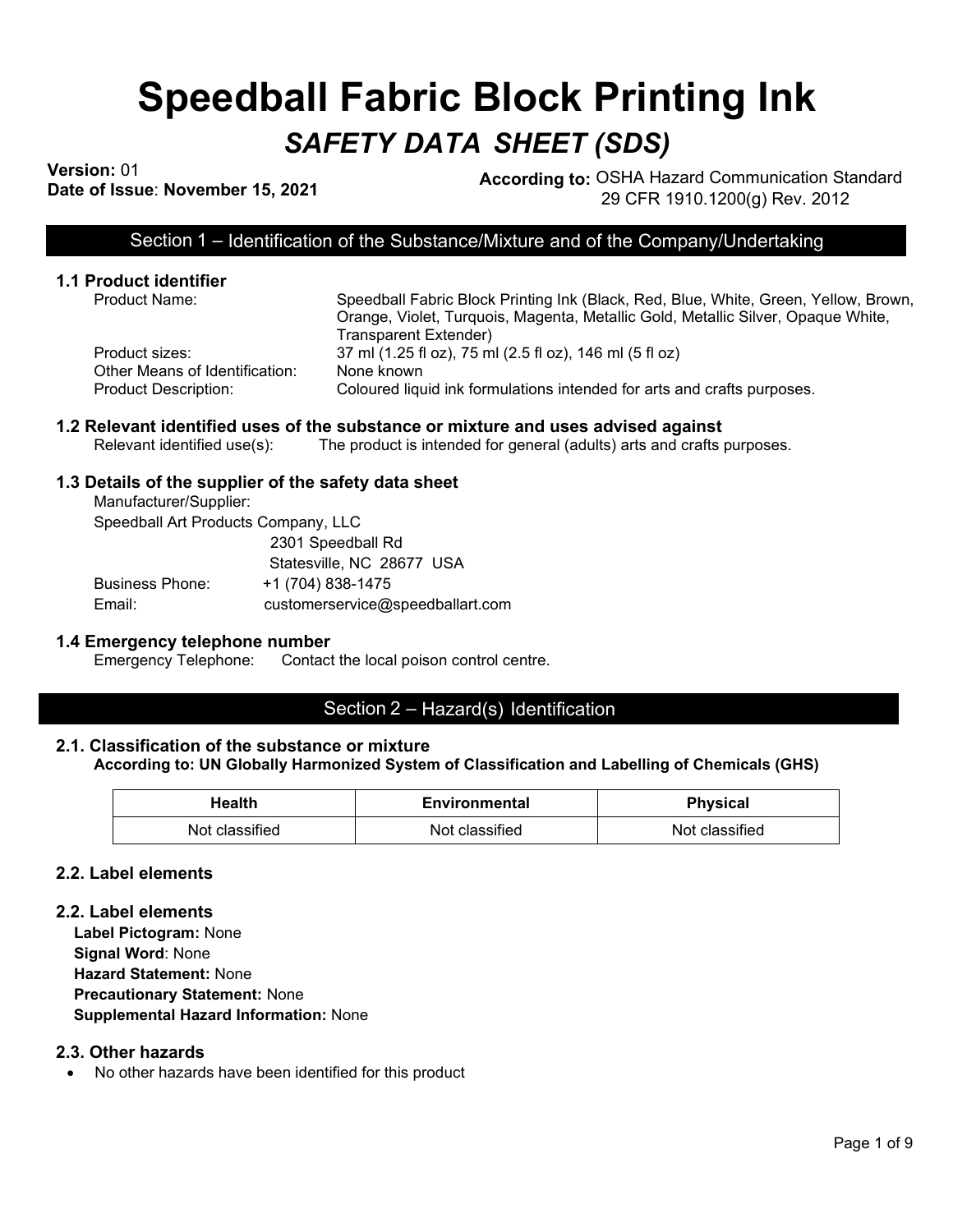| Section 3 – Composition / Information on Ingredients |                |           |                 |
|------------------------------------------------------|----------------|-----------|-----------------|
| <b>Chemical Name</b>                                 | <b>CAS No.</b> | EC No.    | % Concentration |
| 2-Butoxyethanol                                      | 111-76-2       | 203-905-0 | up to $6.93$    |
| Propylidynetrimethanol                               | 77-99-6        | 201-074-9 | up to $0.40$    |
| 2-Ethylhexanoic acid, zirconium salt                 | 22464-99-9     | 245-018-1 | up to $0.23$    |
| Isopropyl alcohol                                    | 67-63-0        | 200-661-7 | up to 2.13      |
| Talcª                                                | 14807-96-6     | 238-877-9 | up to $2.16$    |

a Assessment of the product, was based on the assumption that the talc used in the product contains <0.1% asbestos fibers. If this is not the case, reassessment of the product is required.

The other ingredients in the product are either considered non-hazardous or are below their respective GHS cut-off values/concentration limits in the final product and were therefore not disclosed in the SDS.

It should be noted that the product may contain crystaline silica (particles of respirable size) (CAS No.14808-60-7), carbon black (CAS No. 1333-86-4) and/or titanium dioxide (CAS No. 13463-67-7) which may be hazardous when inhaled. Given the nature and physical form of the product (*i.e.,* liquid ink) airborne respirable particles would not likely be released from the product and therefore the hazards is not relevant to the product.

## Section 4 – First Aid Measures

#### **4.1 Description of first aid measures**

**Eye contact:** No specific first aid measures are required. As a precaution, remove contact lenses, if worn, and immediately flush eyes with water. Seek medical attention if in doubt.

**Skin contact:** No specific first aid measures are required. If irritation occurs, wash with plenty of water and soap. Take off contaminated clothing. If skin irritation persists: Get medical advice/attention.

**Inhalation:** No specific first aid measures are required. Inhalation route of exposure is not anticipated with intended use. If exposed to excessive levels of material in the air, move the exposed person to fresh air. Seek medical attention if in doubt.

**Ingestion:** No specific first aid measures are required. Rinse mouth with water. Do not induce vomiting. Never give anything by mouth to an unconscious person. Seek medical attention if in doubt.

#### **4.2 Most important symptoms and effects, both acute and delayed**

• Refer to **Section 11** - Toxicological Information.

## **4.3 Indication of any immediate medical attention and special treatment needed**

• Not required.

## Section 5 – Fire Fighting Measures

#### **5.1 Extinguishing media**

**Suitable Extinguishing Media:** Use extinguishing media suitable for surrounding area if material is involved in a fire (e.g., water fog, foam, dry chemical or carbon dioxide).

**Unsuitable Extinguishing Media:** None known.

#### **5.2 Special hazards arising from the substance or mixture Hazardous combustion products:**

- Irritating vapours or fumes may form if product is involved in fire:
- Also see **Section 10** Stability and Reactivity.

## **5.3 Advice for firefighters**

• Wear a self-contained breathing apparatus to protect against potentially irritating vapours or fumes.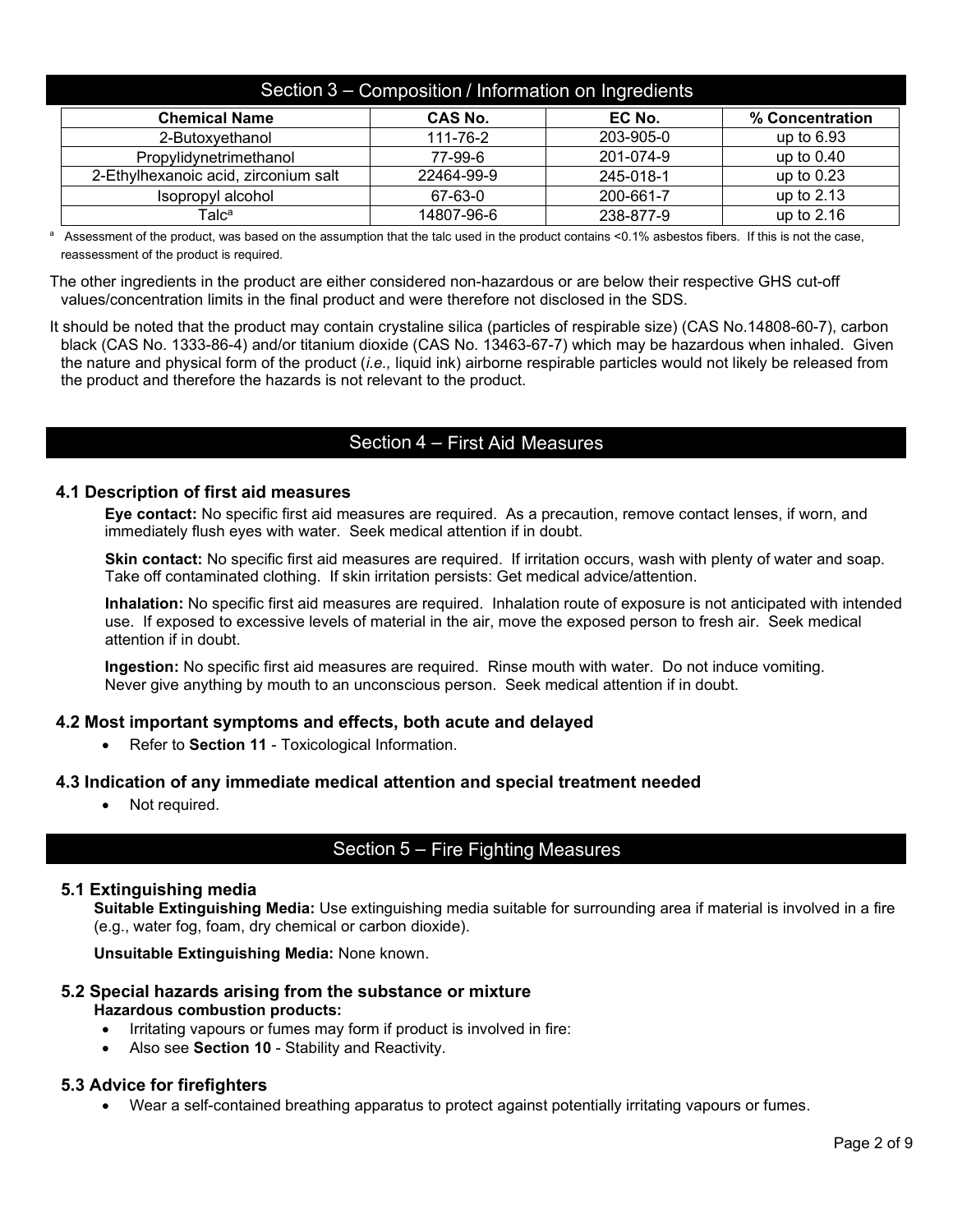## Section 6 – Accidental Release Measures

## **6.1 Personal precautions, protective equipment (PPE) and emergency procedures**

**Personal Precautions:** Ventilate area if spilled in confined space or other poorly ventilated areas. Observe PPE advice in **Section 8** – Exposure Controls/Personal Protection.

**Emergency Procedures:** Not available.

#### **6.2 Environmental precautions:**

• Prevent entry and contact with soil, drains, sewers, and waterways. Inform relevant local/regional/national/international authorities. Prevent further leakage or spillage if it is safe to do so.

## **6.3 Methods and material for containment and cleaning up**

**Containment/Clean-up Measures:** Contain spill if safe to do so. Collect recoverable product and place in a designated container for recycle and/or disposal. Ventilate contaminated area thoroughly. Dispose of contents/container in accordance with local/regional/national/international regulations.

## **6.4 Reference to other sections**

• Refer to **Section 8** - Exposure Controls/Personal Protection and **Section 13** – Disposal Considerations.

## Section 7– Handling and Storage

#### **7.1 Precautions for safe handling**

- Wash hands thoroughly after handling.
- Wash contaminated clothing before reuse.
- Employees should be trained in the safe use and handling of chemical materials.
- Refer to **Section 8** Exposure Controls/Personal Protection.

## **7.2 Conditions for safe storage, including any incompatibilities**

- Keep container tightly closed to avoid spills.
- Keep in a cool dry place.

#### **7.3 Specific end use(s)**

• Refer to **Section 1.2** - Relevant identified uses.

## Section 8– Exposure Controls / Personal Protection

#### **8.1 Control Parameters:**

**Occupational exposure limits:** Only vapours were considered to be foreseeable under conditions of normal use. Airborne particles, such as dust, are not foreseeable under conditions of normal use.

| <b>Chemical Name</b> | CAS No.    | <b>ACGIH TLV</b><br><b>TWA</b> | <b>OSHA PEL</b><br><b>TWA</b> | <b>NIOSH REL</b><br>TWA | <b>DFG MAK</b>           |
|----------------------|------------|--------------------------------|-------------------------------|-------------------------|--------------------------|
| 2-Butoxvethanol      | 111-76-2   | 97 mg/m $3$                    | 240 mg/m <sup>3</sup>         | 24 mg/m <sup>3</sup>    | 49 mg/m $3$              |
| Titanium dioxide     | 13463-67-7 | 10 mg/m $3$                    | 15 mg/m $3$                   |                         | $0.3 \,\mathrm{mg/m^3}$  |
| Isopropyl alcohol    | 67-63-0    | 492 mg/m $3$                   | 980 mg/m <sup>3</sup>         | 980 mg/m $3$            | 500 mg/m $3$             |
| Talc                 | 14807-96-6 | 2 mg/m $3$                     | $2 \text{ mg/m}^3$            | 2 mg/m <sup>3</sup> and | $\overline{\phantom{0}}$ |
|                      |            |                                |                               | <1% quartz              |                          |
| Quartz               | 14808-60-7 | $0.025$ mg/m <sup>3</sup>      | $0.05 \text{ mg/m}^3$         | $0.05 \text{ mg/m}^3$   | $\overline{\phantom{0}}$ |

## **8.2 Exposure Controls:**

## **Appropriate engineering controls**

• No special requirements under ordinary conditions of use and with adequate ventilation. Mechanical ventilation or local exhaust ventilation may be required.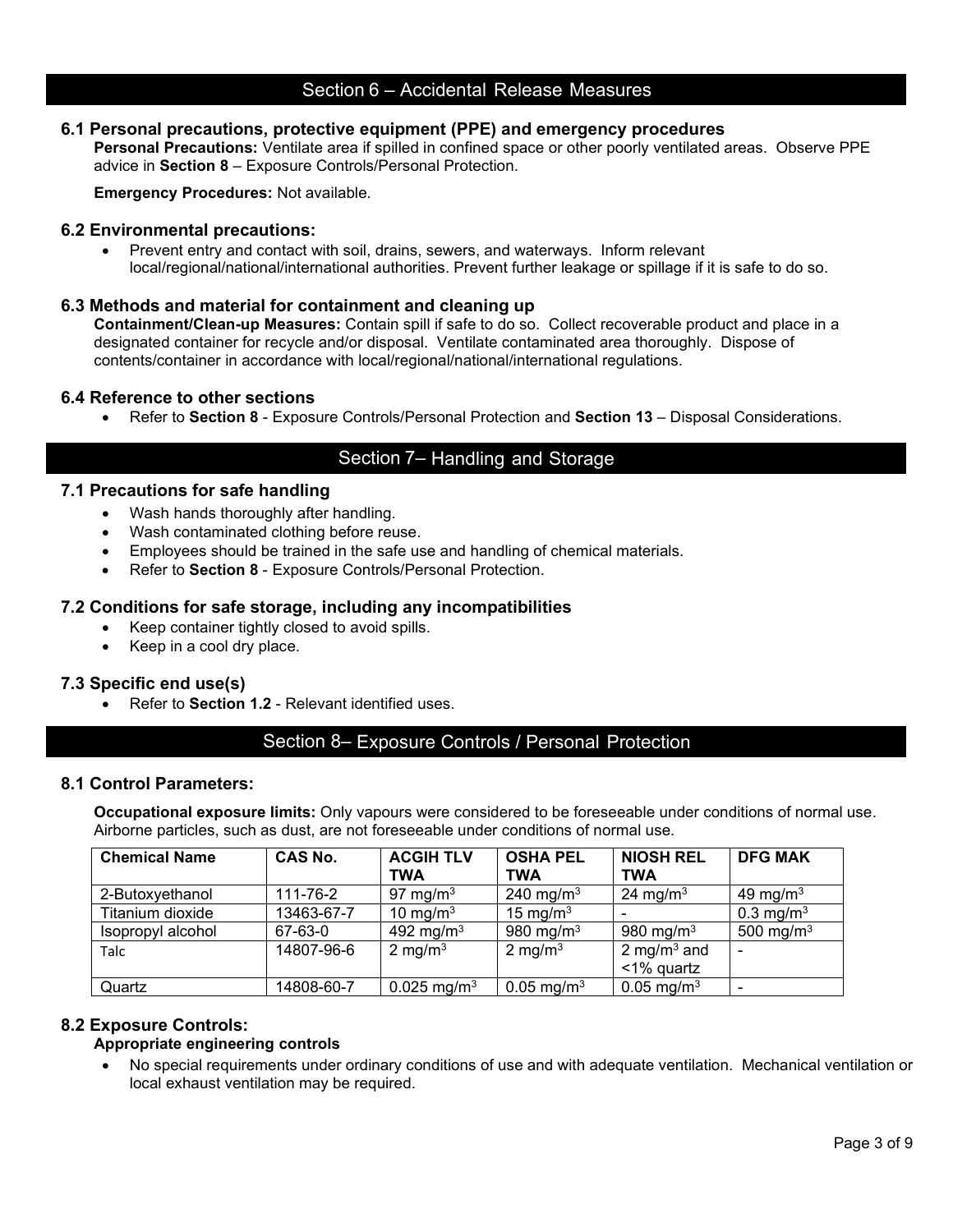## **8.3 Personal Protective Equipment**

Note: Consider the concentration and amount of product at the workplace when selecting PPE.

**Respiratory:** No specific respiratory protection is required. If ventilation is inadequate, use an approved respirator such as a High Efficiency Particulate Air (HEPA) respirator and filter cartridge authorized by regulatory standards.

**Eyes/Face:** If splash/spray is likely, wear chemical safety goggles approved by appropriate regulatory standards.

**Hands/Skin:** If skin contact is likely, wear chemical resistant gloves. If necessary, refer to appropriate regulatory standards.

**Body:** If body contact is likely, wear protective clothing. If necessary, refer to appropriate regulatory standards.

**Thermal Hazards:** None known.

**Environmental Exposure Controls:** Not available.

**Hygiene measures:** Observe good industrial hygiene practices. When using the product do not eat, drink or smoke.

## Section 9 – Physical and Chemical Properties

## **9.1 Information on basic physical and chemical properties**

Note: The data below are typical values and do not constitute a specification.

| Appearance:                    |                 |                                   |               |
|--------------------------------|-----------------|-----------------------------------|---------------|
| <b>Physical state:</b>         | Liquid          | <b>Partition Coefficient</b>      |               |
| Color:                         | See Section 1.1 | n-octanol/water:                  | Not available |
| <b>Odor/Odor threshold:</b>    | Not available   | Auto-ignition temperature:        | Not available |
| pH (as supplied):              | 7-8             | <b>Decomposition temperature:</b> | Not available |
| <b>Melting/freezing point:</b> | Not available   | <b>Dynamic viscosity:</b>         | Not available |
| <b>Boiling point/range:</b>    | Not available   | <b>Molecular weight:</b>          | Not available |
| Flash point:                   | Not available   | Taste:                            | Not available |
| <b>Evaporation rate:</b>       | Not available   | <b>Explosive properties:</b>      | Not available |
| <b>Flammability:</b>           | Not available   | <b>Oxidizing properties:</b>      | Not available |
| <b>Upper/lower explosive</b>   | Not available   | <b>Surface tension:</b>           | Not available |
| limits:                        |                 |                                   |               |
| Vapor pressure:                | Not available   | <b>Volatile component:</b>        | Not available |
| <b>Water solubility:</b>       | Not available   | Gas group:                        | Not available |
| Vapor density (Air = 1):       | Not available   | pH (as solution):                 | Not available |
| Specific gravity (Water = 1):  | $1.04 - 1.44$   | VOC:                              | Not available |
| <b>Relative density:</b>       | Not available   | Particle size range:              | Not available |

## **9.2 Other information**

No further data available.

## Section 10 – Stability and Reactivity

## **10.1 Reactivity**

• This material is not considered to be reactive under normal handling and storage conditions.

## **10.2 Chemical stability**

• This material is considered stable under normal handling and storage conditions.

## **10.3 Possibility of hazardous reactions**

Not expected to occur under normal handling and storage conditions.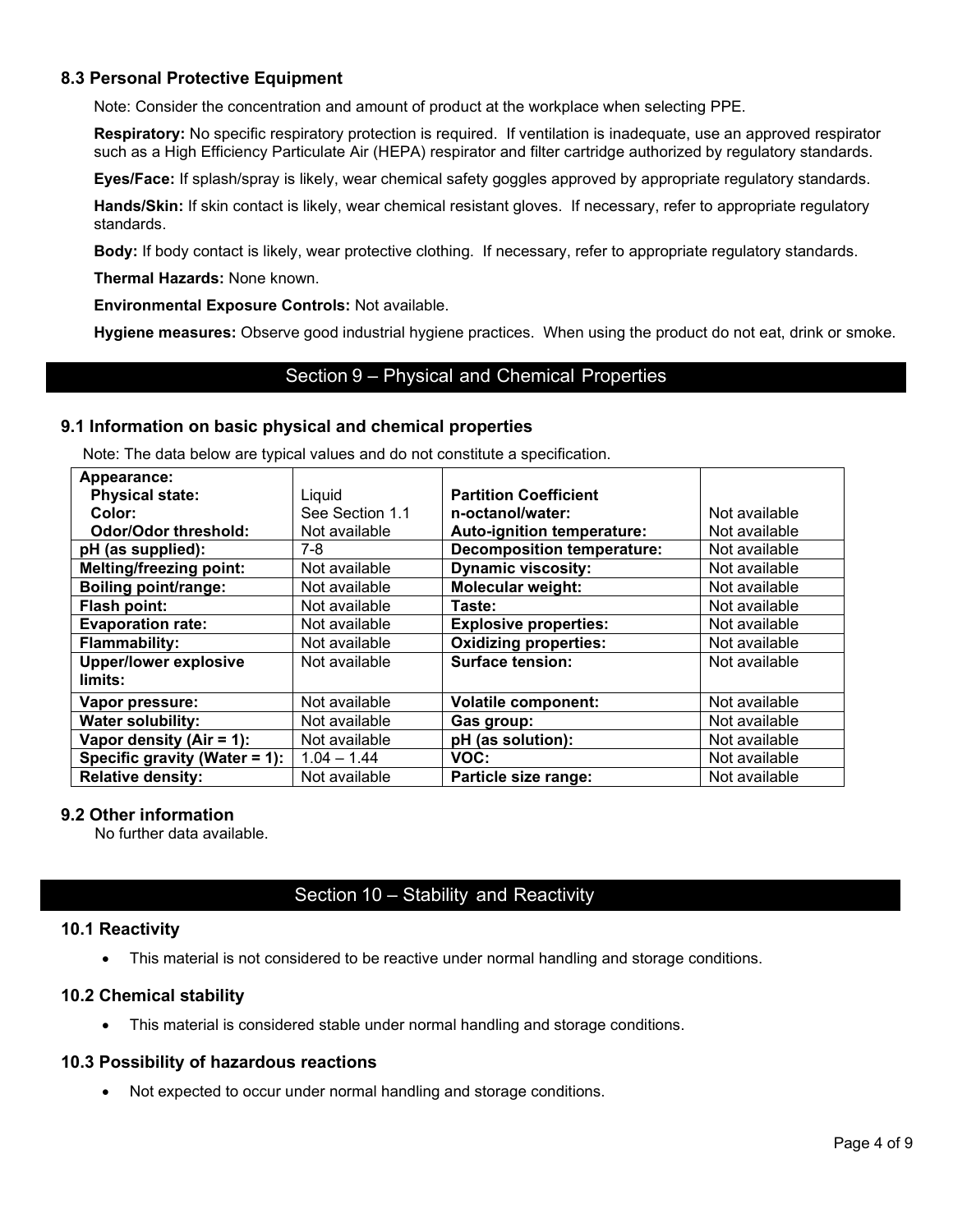## **10.4 Conditions to avoid**

- Exposure to high temperatures
- Strong acids
- Strong bases
- Strong oxidisers

## **10.5 Incompatible materials**

- Strong acids
- Strong bases
- Strong oxidisers

## **10.6 Hazardous decomposition products**

• Hazardous decomposition products including but not limited to carbon monoxide, carbon dioxide, and nitrogen oxides may be released under fire conditions.

## Section 11 – Toxicological Information

#### **Likely routes of exposure:** Skin contact.

**Potential signs and symptoms:** None expected under conditions of normal use.

| <b>Acute oral toxicity:</b>                          | The product is practically non-toxic based on available animal and human use<br>data. ATE >2000 mg/kg                                                                                                                                                                                                                                                                                                                                                                                                                         |
|------------------------------------------------------|-------------------------------------------------------------------------------------------------------------------------------------------------------------------------------------------------------------------------------------------------------------------------------------------------------------------------------------------------------------------------------------------------------------------------------------------------------------------------------------------------------------------------------|
| <b>Acute dermal toxicity:</b>                        | The product is practically non-toxic based on available animal and human use<br>data. ATE >2000 mg/kg                                                                                                                                                                                                                                                                                                                                                                                                                         |
| <b>Acute inhalation toxicity:</b>                    | The product is practically nontoxic based on available animal and human use<br>data.                                                                                                                                                                                                                                                                                                                                                                                                                                          |
| <b>Skin corrosion/irritation:</b>                    | 2-Butoxyethanol (CAS No. 111-76-2) has been classified for skin irritation. The<br>other components >1% of this product are not skin irritants based on human<br>and/or animal studies.                                                                                                                                                                                                                                                                                                                                       |
| Serious eye damage/irritation:                       | 2-Butoxyethanol (CAS No. 111-76-2) and isopropyl alcohol (CAS No. 67-63-0)<br>have been classified for eye irritation. The other components of this product<br>>1% are not eye irritants based on human and/or animal studies.                                                                                                                                                                                                                                                                                                |
| <b>Respiratory or skin sensitization:</b>            | The components in this product >0.1% are not sensitizing to the skin based on<br>human and/or animal studies.                                                                                                                                                                                                                                                                                                                                                                                                                 |
| <b>Mutagenicity:</b>                                 | The components in the product >0.1% are not mutagenic based on animal<br>studies or no data identified for the components in this product.                                                                                                                                                                                                                                                                                                                                                                                    |
| Carcinogenicity:                                     | The components in the product >0.1% are not carcinogenic based on animal<br>studies or no data identified for the components in this product.                                                                                                                                                                                                                                                                                                                                                                                 |
| <b>Reproductive Toxicity:</b>                        | Propylidynetrimethanol (CAS No. 77-99-6) and 2-ethylhexanoic acid, zirconium<br>salt (CAS No. 22464-99-9) are classified for reproductive toxicity. Product<br>is<br>not<br>warranted<br>based<br>the<br>classification<br>on<br>concentration<br>of.<br>propylidynetrimethanol and 2-ethylhexanoic acid, zirconium salt present in the<br>final product. The other components in the product $>0.1\%$ are not reproductive<br>toxicants based on animal studies or no data identified for the components in this<br>product. |
| Specific target organ toxicity<br>(single exposure): | Isopropyl alcohol (CAS No. 67-63-0) has been classified for narcotic effects;<br>however, product classification is not warranted based on the concentration<br>present in the product. The other components in the product >1% are not specific<br>target organ toxicity (single exposure) toxicants based on animal studies or no<br>data identified for the components in this product.                                                                                                                                    |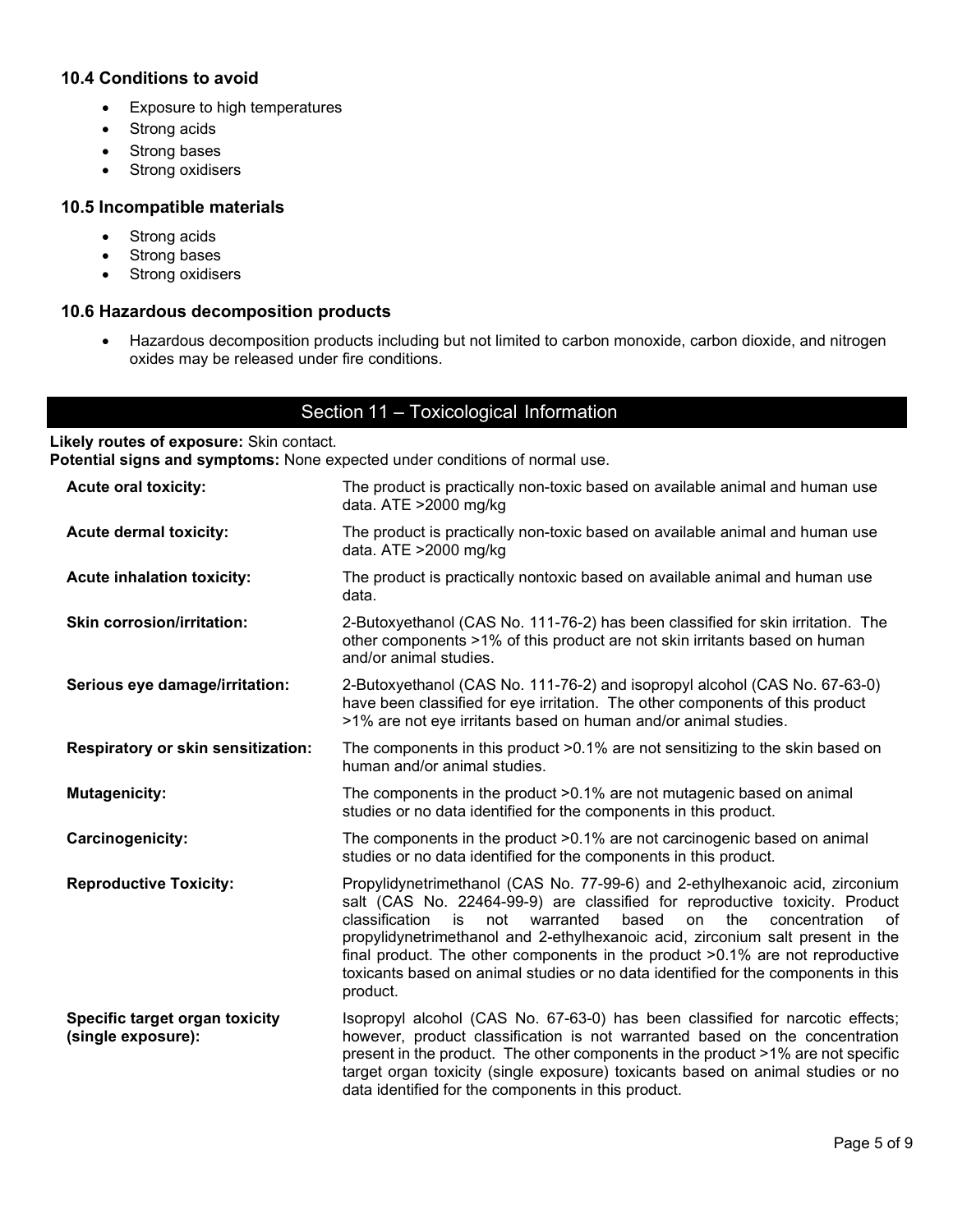| Specific target organ toxicity<br>(repeated exposure): | The components in the product >1% are not specific target organ toxicity<br>(repeated exposure) toxicants based on animal studies or no data identified for<br>the components in this product. |
|--------------------------------------------------------|------------------------------------------------------------------------------------------------------------------------------------------------------------------------------------------------|
| <b>Aspiration hazard:</b>                              | The components in the product >1% are not aspiration hazards based on animal<br>studies or no data identified for the components in this product.                                              |

#### **References:**

ECHA. 2021. REACH Registered Substances Database.

## Section 12 – Ecological Information

## **12.1 Toxicity**

• This product is not expected to be harmful or toxic to aquatic life.

## **12.2 Persistence and degradability**

• No data available for the other components of the product.

## **12.3 Bioaccumulative potential**

• No data available.

## **12.4 Mobility in Soil**

• No data available.

## **12.5 Results of PBT and vPvB assessment**

• No data available.

## **12.6 Other adverse effects**

• No further data available.

## Section 13 – Disposal Considerations

## **13.1 Waste treatment methods**

**Preparing wastes for disposal:** Use product for its intended purpose or recycle if possible. Waste should not be disposed of by release to sewers. Dispose of waste in accordance with local, regional, national, and/or international regulations.

## Section 14 – Transport Information

Note: This product is not regulated as dangerous goods for transport.

| 14.1 UN number                                                                   | Not applicable |
|----------------------------------------------------------------------------------|----------------|
| 14.2 UN proper shipping name                                                     | Not applicable |
| 14.3 Transport hazard class(es):                                                 | Not applicable |
| 14.4 Packing group                                                               | Not applicable |
| <b>14.5 Environmental hazards</b>                                                | None           |
| 14.6 Special precautions for user                                                | None           |
| 14.7 Transport in bulk according to Annex<br>Il of MARPOL 73/78 and the IBC Code | Not applicable |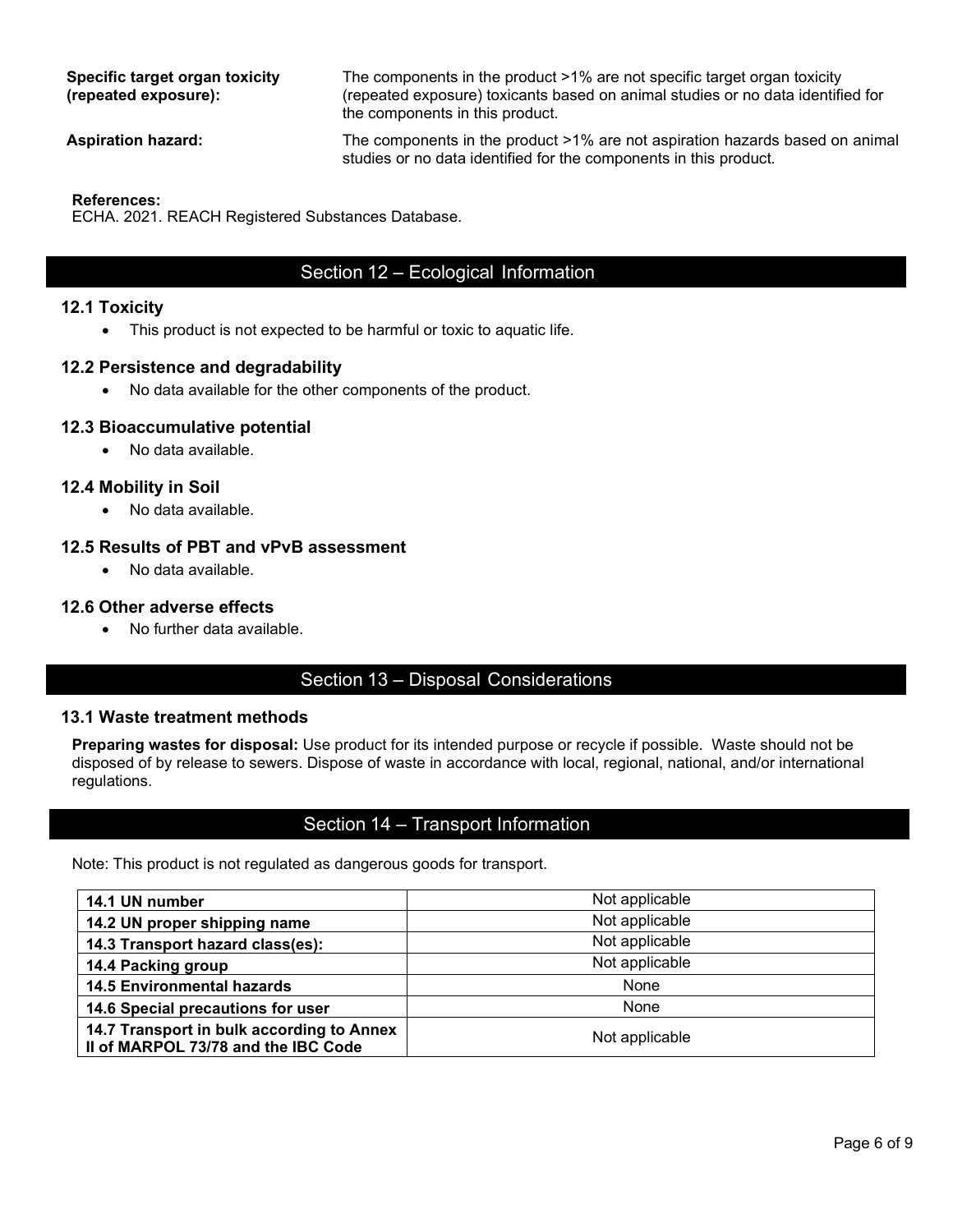## **15.1 Safety, health and environmental regulations/legislation specific for the substance or mixture**

#### **United States**

*Federal Regulations:*

**Comprehensive Environmental Response and Liability Act of 1980 (CERCLA):**

**Clean Water Act (CWA):** No components in this product are listed as toxic pollutants.

**Clean Air Act (CAA):** Ethylene oxide (CAS No. 75-21-8) and acetaldehyde (CAS No. 75-07-0) are listed by the CAA,

each with a threshold quantity of 10,000 lbs. No other components in this product are listed under the CAA.

**Superfund Amendments and Reauthorization Act (SARA) Title III Information:**

**SARA 302 Components:** Ammonia (CAS No. 7664-41-7) and formaldehyde (CAS No. 50-00-0) have a reporting quantity of 500 lbs in accordance with S.302. Ethylene oxide (CAS No. 75-21-8) has a reporting quantity of 1,000 lbs in accordance with S.302. No other components in this product are subject to reporting requirements of S.302.

**SARA 304 Emergency Release Notification:** Disodium phosphate (CAS No. 7558-79-4), phosphoric acid (CAS No. 7664-38-2) and chromium (CAS No. 7440-47-3) have a reporting quantity of 5,000 lbs in accordance with S.304. Styrene (CAS No. 100-42-5), ethylene glycol monoethyl ether (CAS No. 110-80-5), ammonium hydroxide (CAS No. 1336-21-6), and acetaldehyde (CAS No. 75-07-0) have a reporting quantity of 1,000 lbs in accordance with S.304. 1,4-dioxane 123- 91-1), ammonia (CAS No. 7664-41-7), formaldehyde (CAS No. 50-00-0), 2 methoxyaniline [listed as o-anisidine] (CAS No. 90-04-0) and nickel (CAS No. 7440-02-0) have a reporting quantity of 100 lbs in accordance with S.304. Cadmium (CAS No. 7440-43-9), ethylene oxide (CAS No. 75-21-8), hexachlorobenzene (CAS No. 118-74-1), lead (CAS No. 7439- 92-1) and beryllium (CAS No. 7440-41-7) have a reporting quantity of 10 lbs in accordance with S.304. Arsenic (CAS No. 7440-38-2), mercury (CAS No. 7439-97-6) and 3,3'-dichlorobenzidine (CAS No. 91-94-1) have a reporting quantity of 10 lbs in accordance with S.304. No other components in this product are subject to reporting requirements of S.304. **SARA 311/312 Hazards:** None.

**SARA 313 Components:** Isopropyl alcohol (CAS No. 67-63-0), styrene (CAS No. 100-42-5), 1,4-dioxane (CAS No. 123- 91-1), ethylene glycol monomethyl ether (CAS No. 109-86-4), ethylene glycol monoethyl ether (CAS No. 110-80-5), ammonium hydroxide (CAS No. 1336-21-6), 1,2,4 trimethylbenzene (CAS No. 95-63-6), formaldehyde (CAS No. 50-00-0), arsenic (CAS No. 7440-38-2), cadmium (CAS No. 7440-43-9), ethylene oxide (CAS No. 75-21-8), mercury (CAS No. 7439-97-6), 2 methoxyaniline [listed as o-anisidine] (CAS No. 90-04-0), hexachlorobenzene (CAS No. 118-74-1), acetaldehyde (CAS No. 75-07-0), 3,3'-dichlorobenzidine 91-94-1), lead 7439-92-1), beryllium 7440-41-7) nickel (CAS No. 7440-02-0), chromium (CAS No. 7440-47-3), aluminium oxide (CAS No. 1344-28-1) and aluminium, powder (stabilized) (CAS No. 7429-90-5) are subject to reporting requirements of S.313. No other components in this product are subject to reporting requirements of S.313.

**Toxic Substances Control Act (TSCA):** Cellulose, hexadecyl 2-hydroxyethyl ether (CAS No. 80455-45-4), zeolite (CAS No. 1318-02-1), silica colloidal (CAS No. 112926-00-8), silicic acid, aluminum sodium salt sulfurized (Ultramarine Blue) (CAS No.101357-30-6), 2-methylamino-2-methyl-1-propanol (CAS No. 27646-80-6), nepheline syenite - Minex 7 (Nepheline Syenite – various grades) (CAS No. 37244-96-5), methanol, (1H,3H,5H-oxazolo[3,4-c]oxazol-7a(7H) ylmethoxy)- (CAS No. 59720-42-2) and acrylic acid (CAS No. 79-41-7) are not listed on the non-confidential TSCA inventory. All other components are listed on the non-confidential TSCA inventory or are exempt.

## *State Regulations:*

**California Candidate Chemicals List:** 2-Butoxyethanol (CAS No. 111-76-2), aluminium, powder (stabilized) (CAS No. 7429-90-5), butanone oxime (Skino® #2) (CAS No. 96-29-7), carbon black (CAS No. 1333-86-4), isopropyl alcohol (CAS No. 67-63-0), lead (CAS No. 7439-92-1), naphtha (petroleum), hydrotreated, heavy (CAS No. 64742-48-9), propylidynetrimethanol (CAS No. 77-99-6) and titanium dioxide (CAS No. 13463-67-7) are listed on California's Candidate Chemicals List.

**California Proposition 65 List:** Styrene (CAS No. 100-42-5), 1,4-dioxane (CAS No. 123-91-1), ethylene glycol monomethyl ether (CAS No. 109-86-4), ethylene glycol monoethyl ether (CAS No. 110-80-5), 1,2,4 trimethylbenzene (CAS No. 95-63-6), formaldehyde (CAS No. 50-00-0), arsenic (CAS No. 7440-38-2), cadmium (CAS No. 7440-43-9), ethylene oxide (CAS No. 75-21-8), mercury (CAS No. 7439-97-6), 2 methoxyaniline [listed as o-anisidine] (CAS No. 90- 04-0), hexachlorobenzene (CAS No. 118-74-1), acetaldehyde (CAS No. 75-07-0), 3,3'-dichlorobenzidine (CAS No. 91-94- 1), lead (CAS No. 7439-92-1), beryllium (CAS No. 7440-41-7), nickel (CAS No. 7440-02-0), and chromium (CAS No. 7440-47-3) are listed on the Proposition 65 List. A screening assessment indicates that the trace levels of these constituents are not expected to be a cause for concern or require warnings as per California Proposition 65 Talc (CAS No. 14807-96-6) is listed on the Proposition 65 List; however, given the assumption that the talc used in the product contains <0.1% asbestos fibers and the concentration of talc present in the product, labelling requirements of Proposition 65 do not apply. Titanium dioxide (CAS No. 13463-67-7), carbon black (CAS No. 1333-86-4) and crystalline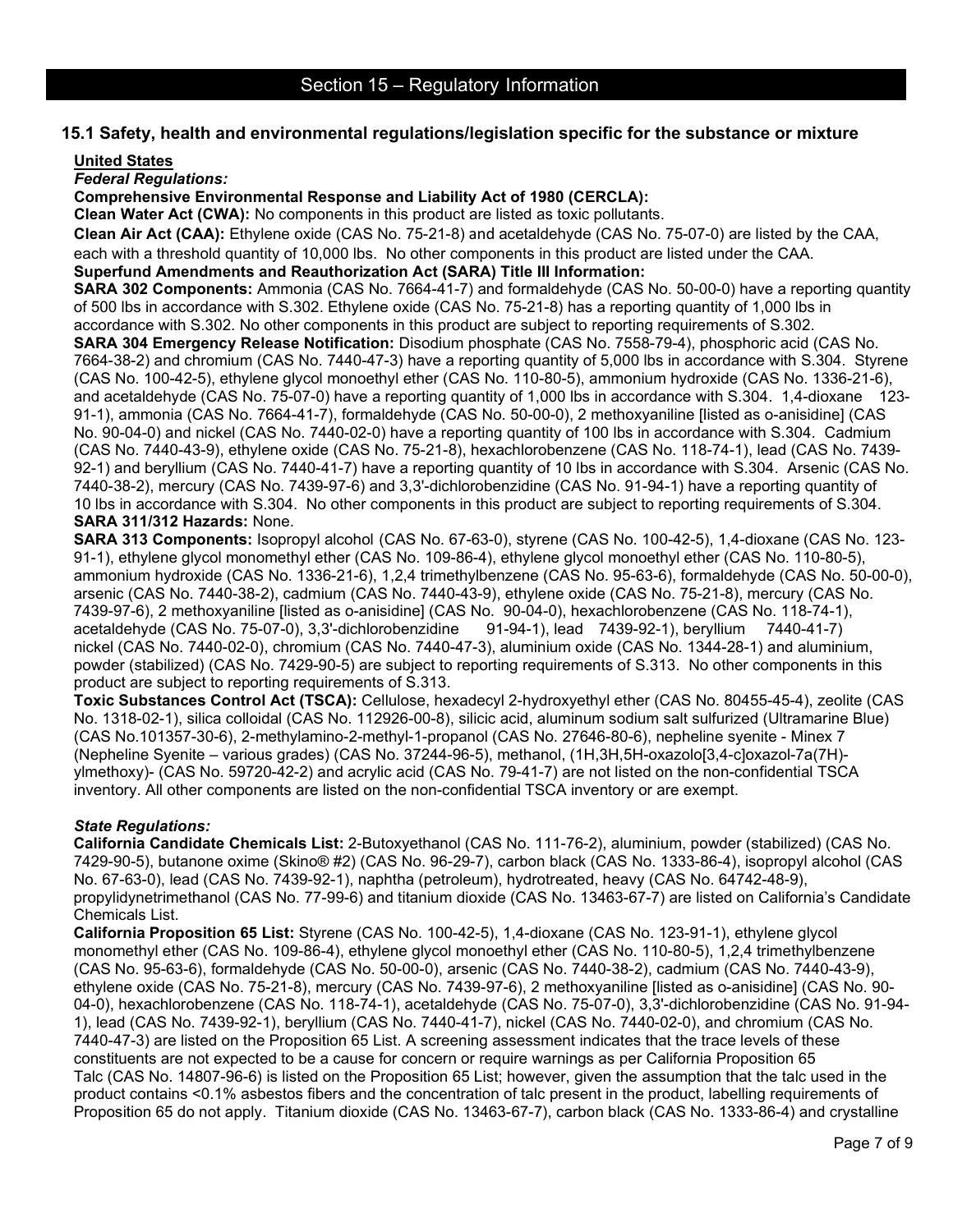silica (particles of respirable size) (CAS No. 14808-60-7) are listed on the Proposition 65 List; however, given the nature and physical form of the product (*i.e.*, liquid ink), airborne respirable particles would not likely be released from the product and therefore the listed forms of titanium dioxide, carbon black, and crystalline silica are not relevant for the product. No other components in this product are listed on the Proposition 65 List.

**Maine List of Chemicals of High Concern:** Given the product is not considered to be a toy and is not intended for use by children, the List of Chemicals of High Concern is not applicable to the product.

**Massachusetts Toxic or Hazardous Substance List:** Cadmium (CAS No. 7440-43-9), chromium (CAS No. 7440-47-3), and formaldehyde (CAS No. 50-00-0), are listed on the Toxic or Hazardous Substance List. No other components in this product are listed on the Toxic or Hazardous Substance List.

**Minnesota Chemicals of Concern List:** Formaldehyde (CAS No. 50-00-0), cadmium (CAS No. 7440-43-9) and lead (CAS No. 7439-92-1) are listed on the Toxic or Hazardous Substance List.as priority chemicals.

**New Jersey Right to Know Hazardous Substance List:** 2-Butoxyethanol (CAS No. 111-76-2), aluminum oxide (CAS No. 1344-28-1), aluminium, powder (stabilized) (CAS No. 7429-90-5), ammonium hydroxide (CAS No. 1336-21-6), carbon black (CAS No. 1333-86-4), isopropyl alcohol (CAS No. 67-63-0), magnesium carbonate (CAS No. 546-93-0), mica (CAS No. 12001-26-2), talc (CAS No. 14807-96-6), and titanium dioxide (CAS No. 13463-67-7) are listed on the Right to Know Hazardous Substance List. No other components in this product are listed on the Right to Know Hazardous Substance List.

**Pennsylvania Hazardous Substance List:** 2-Butoxyethanol (CAS No. 111-76-2), aluminum oxide (CAS No. 1344-28-1), aluminium, powder (stabilized) (CAS No. 7429-90-5), ammonium hydroxide (CAS No. 1336-21-6), carbon black (CAS No. 1333-86-4), isopropyl alcohol (CAS No. 67-63-0), mica (CAS No. 12001-26-2), talc (CAS No. 14807-96-6), and titanium dioxide (CAS No. 13463-67-7) are listed on the Hazardous Substance List. No other components in this product are listed on the Hazardous Substance List.

**Vermont Chemicals of High Concern To Children:** Given the product is not considered to be a toy and is not intended for use by children, the Chemicals of High Concern To Children list is not applicable to the product.

**Washington Chemicals of High Concern To Children:** Given the product is not considered to be a toy and is not intended for use by children, the Chemicals of High Concern To Children list is not applicable to the product.

## **International:**

**IARC:** Crystalline silica (particles of respirable size) (CAS No.14808-60-7), is listed as Group 1, carcinogenic to humans. Carbon black (CAS No. 1333-86-4) and titanium dioxide (CAS No. 13463-67-7) are listed as Group 2B, possibly carcinogenic to humans. Product classification is not warranted based on the nature of the product. Formaldehyde (CAS No.50-00-0), arsenic (CAS No.7440-38-2), beryllium (CAS No.7440-41-7), cadmium (CAS No.7440- 43-9), chromium (CAS No.7440-47-3), talc (CAS No. 14807-96-6) and ethylene oxide (CAS No.75-21-8) are listed as Group 1, carcinogenic to humans. Styrene (CAS No.100-42-5) and 2 methoxyaniline [listed as o-anisidine] (CAS No.90- 04-0) are listed as Group 2A, probably carcinogenic to humans. Hexachlorobenzene (CAS No. 118-74-1), 1,4-dioxane (CAS No. 123-91-1), calcium bis(2-ethylhexanoate) (CAS No.136-51-6), lead (CAS No. 7439-92-1), nickel (CAS No. 7440-02-0), acetaldehyde (CAS No. 75-07-0), and 3,3'-dichlorobenzidine (CAS No. 91-94-1), are listed as Group 2B, possibly carcinogenic to humans. 2-Butoxyethanol (CAS No. 111-76-2), iron oxide red (CAS No. 1309-37-1), zeolite (CAS No. 1318-02-1), isopropyl alcohol (CAS No. 67-63-0), and mercury (CAS No. 7439-97-6) are classified as Group 3, not classifiable as to its carcinogenicity to humans. Product classification is not warranted based on the concentration present in the product. No other components in this product are classified with respect to carcinogenicity.

#### **15.2 Chemical Safety Assessment**

- None available for the components in this product.
- Note: The information that was used to confirm the compliance status of this product may deviate from the chemical information shown in **Section 3**.